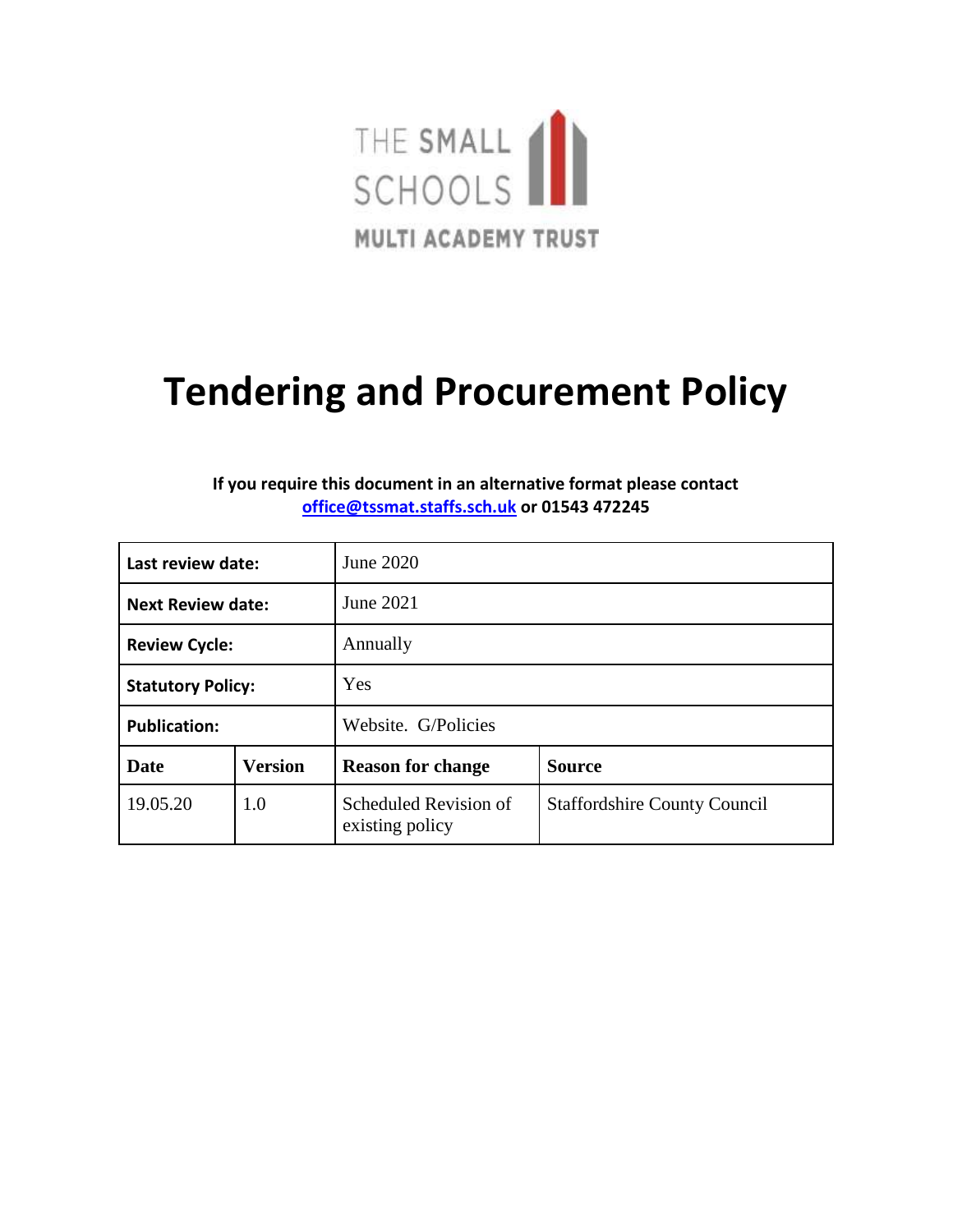## **Quotation And Tendering**

The minimum required numbers of tenders or quotations from appropriate contractors for a given estimated value of contract are:

- Above £1,000 and up to £2,500 two oral quotations:
- Above £2,500 (£5,000 for works) and up to £10,000, three written quotations;

Above £10,000 and up to £50,000, three formal quotations to be submitted in writing by a specified date and time and based on a written specification and evaluation criteria;

● Above £50,000 and up to EU thresholds, four tenders;

Over EU thresholds, five tenders.

The values are for single items or groups of items, which must not be disaggregated artificially.

The sterling equivalents of EU thresholds (net of VAT) are £181,302 from 1/1/18 for supplies and Part A services and £4,551,413 from 1/1/18 for works. The sterling equivalents are changed on 1 January of each even-dated year.

For tenders expected to exceed EU thresholds, advertisements must also be placed in OJEU (the Official Journal *of the European Union) and must follow EU procurement requirements with particular regard to be given to the timescale for such tenders.* 

### **Procedures**

All purchases with a value greater than £50,000 must be put out to formal tender. The following procedures must be followed in such circumstances:

1. A specification will be prepared, authorised by the chair of the Board of Directors and Chief Executive Officer and sent to at least three suppliers. It is anticipated that for any major building works of a value greater than £5,000 the services of an architects would be engaged to deal with the handling of specifications and suitability to tender.

2. Where appropriate, the suppliers invited to tender should be drawn from an approved list **or** from those agreed with the architect. Otherwise, invitations to submit tenders will be advertised in local newspapers and trade journals if appropriate. The invitations to tender will include:

- (a) an introduction/background to the project;
- (b) the scope and objectives of the project;
- (c) any technical requirements;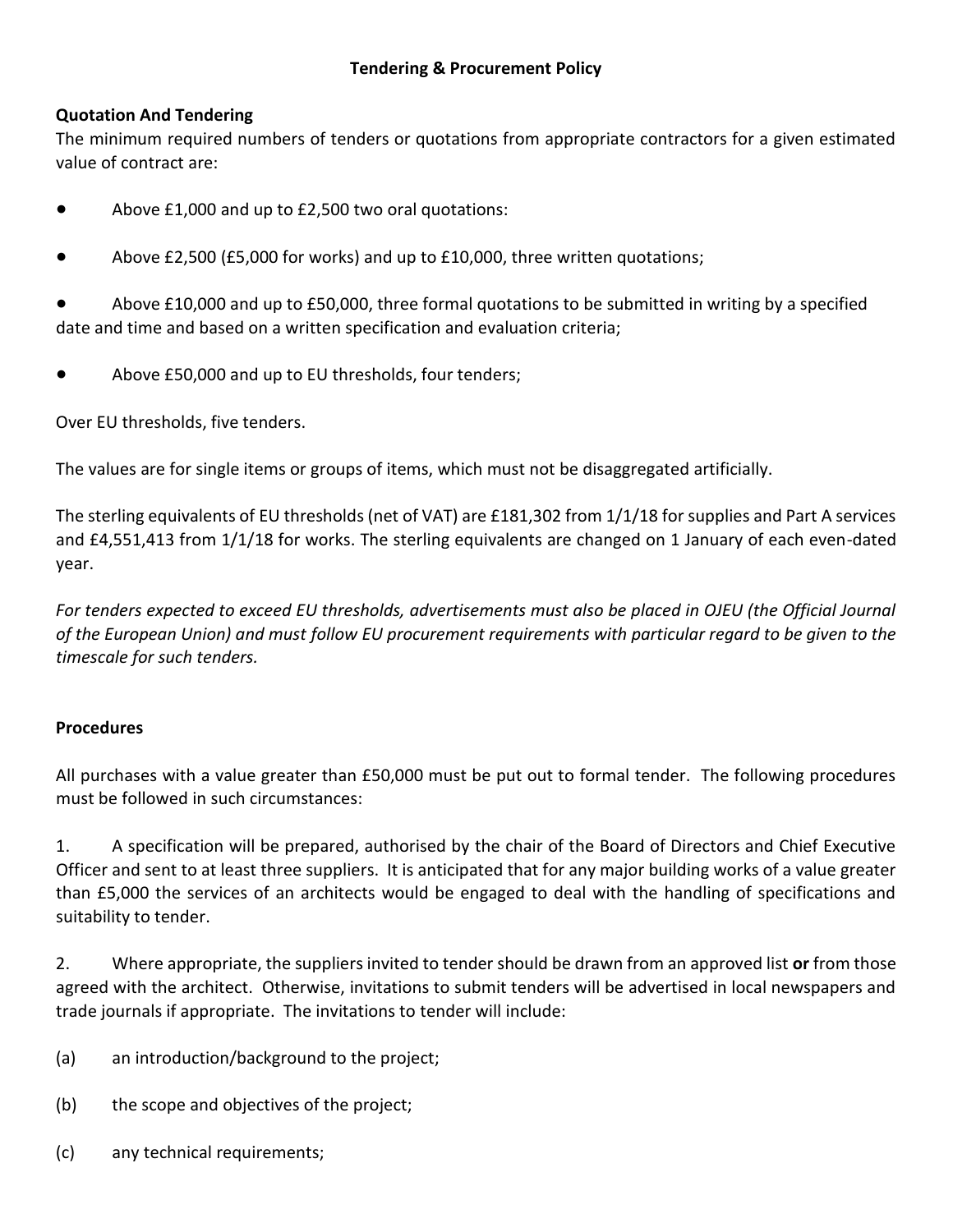(d) implementation details for the project;

(e) the terms and conditions of the tender; and

(f) the form and date of response to the academy, or in the case of building works, to the architect or quantity surveyor.

3. All replies, if to the school, should be addressed to the Business Operations Director in a plain sealed envelope marked 'Tender' to reach him/her by a specified date. All replies must be kept sealed until that date and passed to the chair of the relevant committee.

4. All tenders will be opened at the same time and details of the contractor, quotation and any other details recorded at the time of opening,

5. No contractor will be allowed to amend the tender after the time fixed for receipt.

6. The Business Operations Director will open a separate correspondence file for each tender which will contain copies of all correspondence or other relevant information.

7. For purchases up to £50,000, provided the expenditure is included in the budget, the decision as to which tender to accept will be taken by the Chief Executive Officer, in consultation with the Business Operations Director and the Chair of the Board of Directors.

8. For purchases exceeding £50,000, provided the expenditure has been budgeted for, a decision will be recommended by the Board of Directors and will be minuted.

9. Where expenditure is not included in the budget or anticipated expenditure exceeds the budget allocation, the decision as to which tender to accept will be taken by the Board of Directors.

10. The reasons for accepting a particular tender must be documented, especially if it is decided to accept other than the lowest tender. All decisions will be reported to the Board of Directors.

### **ACCEPTANCE OF TENDER**

The following points will be considered when deciding which tender to accept:

1. The overall price and the individual items or services which make up that price.

2. Whether there are any 'hidden 'costs; that is additional costs which the academy will have to incur to obtain a satisfactory product.

3. Whether there is scope for negotiation, while being fair to all tenderers.

4. The qualifications and experience of the supplier, including membership of professional associations.